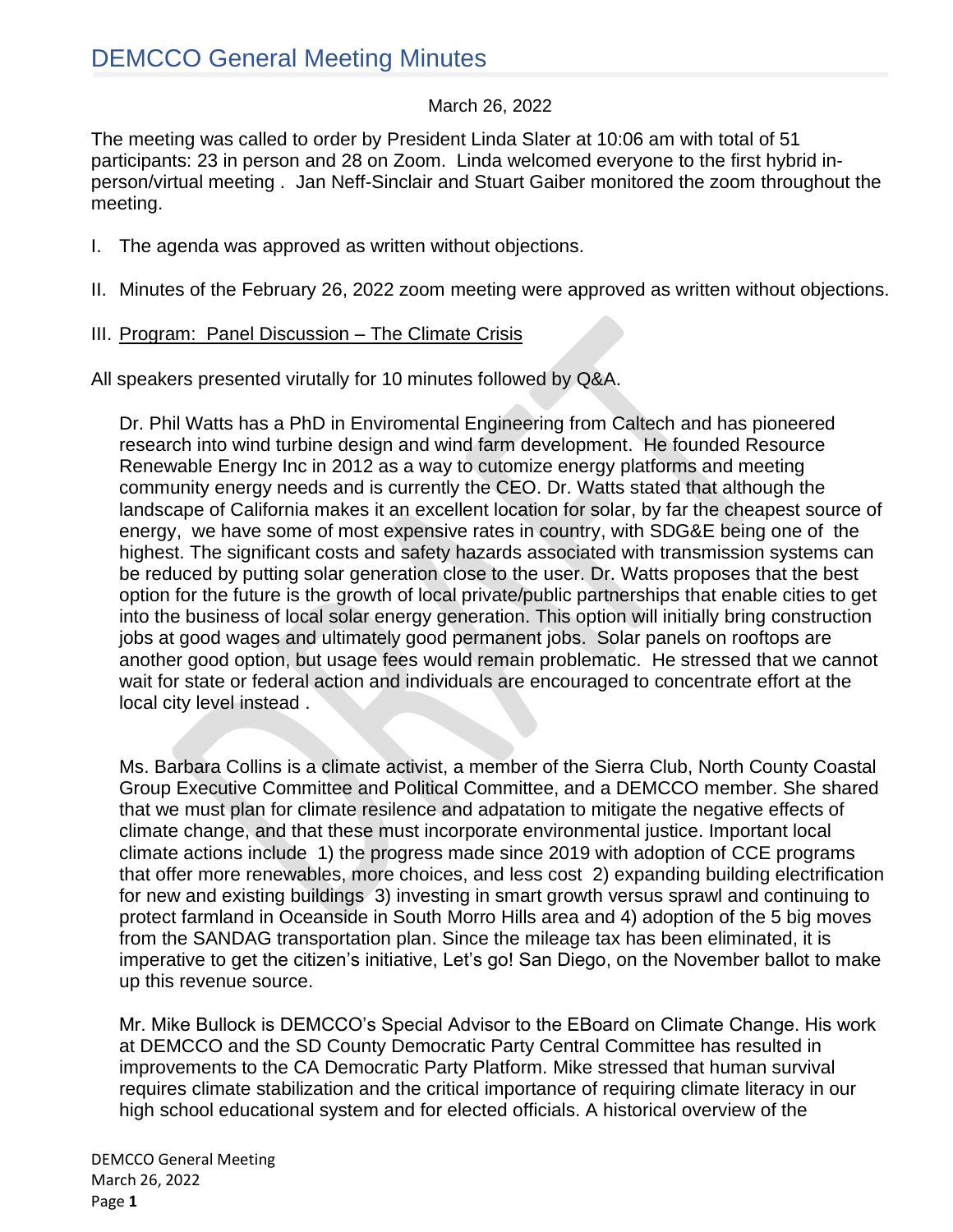# DEMCCO General Meeting Minutes

increasing concentration of  $CO<sub>2</sub>$  in our atmosphere due to emissions from the combustion of fossil fuels was presented. Preindustrial concentration of CO<sub>2</sub> was around 280 ppm; we are now at 420 ppm, increasing at about 2 ppm/year. We must reduce anthropogenic emissions to 80% below 1990 levels. The warming of our planet is happening at a more accelerated pace than initial studies predicted. Earlier projections indicated that we must do this by 2050, but more updated projections indicate we must decarbonize by 2030 to stabilize the climate.

#### IV. Single Use Plastics

Janis Jones, Surfrider Foundation, briefly summarized the measures that will be considered at the Carlsbad City Council on April  $5<sup>th</sup>$  to reduce single use plastics. The ordinace prohibits regulated entities from providing single use foodware accessories unless such is requested by the customer. The measure will also limit the use of styrofam and other foodware products that are not recyclable.

### V. Elected Officials and Candidates Remarks:

- a. Randy Walton
	- Candidate for San Marcos mayor
	- Has been city council member for District 2 since 2018
	- Served on San Marcos Unified school district for 10 years prior
	- Concerned that recent growth has come at environmental costs
	- Leader for CCE, limiting single use plastics, supports SANDAG

### **b.** Campaign mamgaer for Dan O'Donnell, Frances Yasmeen

- Candidate for Vista City Council District 4
- c. Michael Fleming
	- Candidate for Superior Court Judge #35
	- Platform focuses on rehabiliatation and is working with the NAACP
	- Endorsed by David Myers and others

### VI. Selection of DEMCCO's Associate member to the Central Committee

 DEMCCO's bylaws specify that the president will be our Associate member unless they are already a member. Since Linda Slater is already a member of the Central Committee, another DEMCCO member can be elected by vote of membership for this position. Stuart Gaiber and Vanessa Forsythe both volunteered to be considered and each spoke for one minute. Vote was taken by a show of hands. Stuart Gaiber – 19 Vanessa Forsythe - 18 . **Stuart Gaiber will be DEMCCO's Associate member to the Central Committee.** 

VII. Consideration of Resolution Supporting City Clerk as an Elective Office Authors: Linda Slater and Shirley ANderson